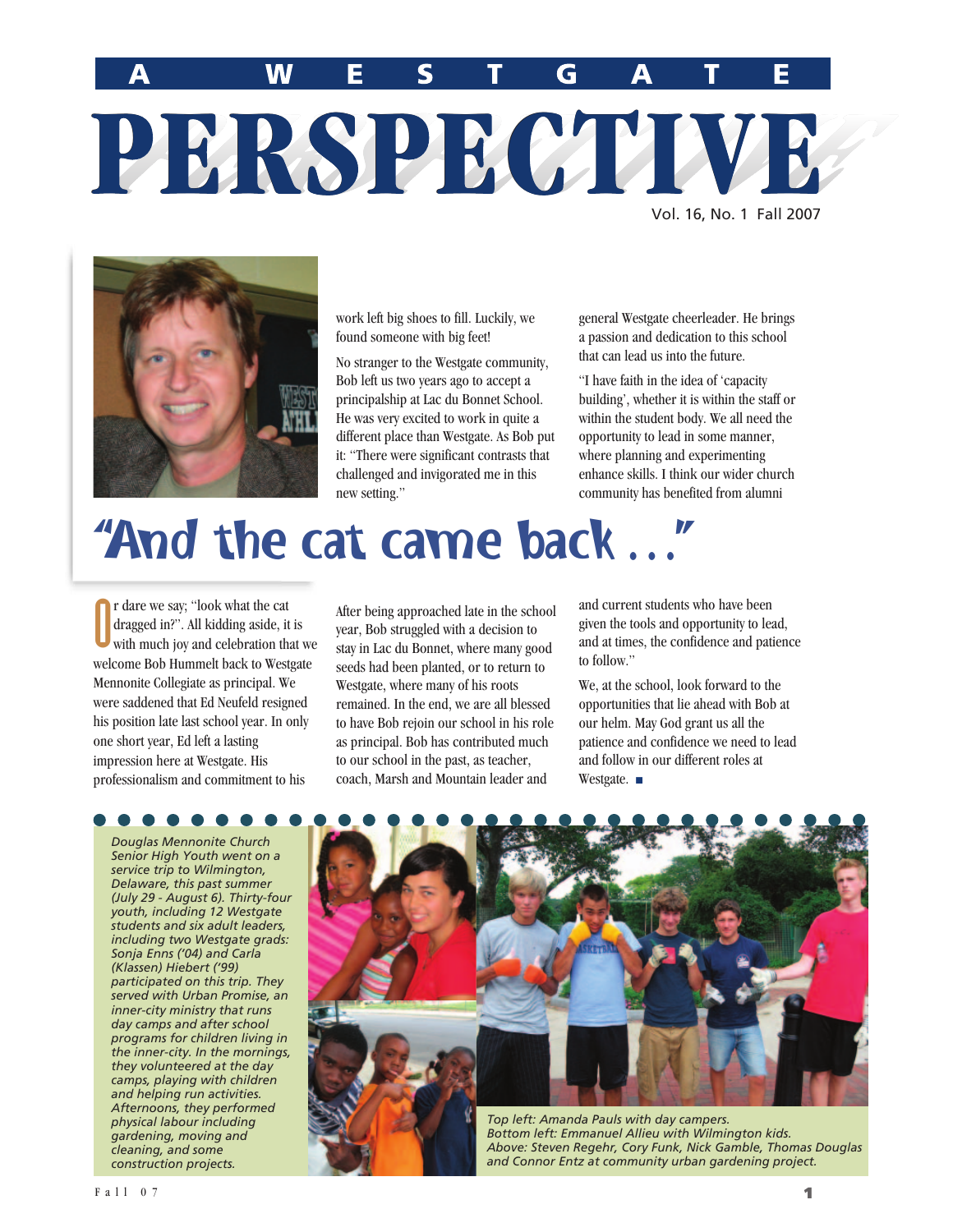

*Varsity Girls AAA Provincial Champions. From the left: Ainsley Wiebe, Rachel Hildebrand, Chloe Bishop, Anneke Hildebrand, Naomi Langelotz, Kirsten Savignac, Gabrielle Wiebe.*

**Principal Bob Hummelt has returned to** successful season ever. Our Grade 8 girls' daughter to the West the coaching staff of our cross team won the medal run in their country team at Westgate with a few championship race the coaching staff of our cross country team at Westgate with a few new tricks up his coaching sleeve. Our first practice, an August ice cream invitational, sparked the enthusiasm for our team's season to begin with gusto and we began regular practices with record numbers of cross country runners. Further inspired by our Whiteshell Weekend training camp, our cross country runners finished their most

successful season ever. Our Grade 8 girls' team won the medal run in their championship race and Junior Varsity boys captured the Divisional Banner for Louis Riel School Division. Doing us proud at provincials, our Varsity Girls Team won Westgate's first ever AAA Provincial Championship Banner. Coach Hummelt, joined by coaches Terry Dirks and Doug Durksen, are confident this new momentum will be carried forward into our next year. ■

## **COMING HOME**

In September of 1980, I walked into Westgate to start my six-year adventure in what turned out to be a journey I would watch my daughter Megan start this past September. She was filled with mixed feelings, excited at times and scared to death at others. As the hours turned to days and days to weeks, the fears have long been replaced with new friends, caring teachers and a loving Christ-filled environment—what more could a parent hope for! For me, hearing her stories, every day, of her new experiences brought back fond memories of my years at Westgate. Coming back to Westgate has felt not only like coming home to family, but also being welcomed with open arms. What a blessing to be able to bring my daughter to the Westgate family.



### **INTRODUCING …**



*Dorothy Van Doeselaar (née Penner, class of 1986) returns to Westgate after a long hiatus. She has been working as an Educational Assistant in the River East Transcona School Division for several years before joining us. Dorothy is a member of Douglas Mennonite Church and a parent of current grade 10 student, Nick.*



*Charlotte Rempel Kroeker. With over 20 years experience teaching elementary age students in the German Bilingual program, Charlotte was looking for a new challenge teaching Junior and Senior High German. Charlotte is a member of Douglas Mennonite Church and a long-time Westgate parent. We warmly welcome her to the Westgate staff.*



*Shelley Koester is a graduate of the Educational Assistant Diploma Program at the University of Winnipeg. She worked for St. Vital School Division for several years before joining the staff of Beautiful Savior Nursery school. She enjoys working with people and has done respite for several years. She is married and has two young adult children.*



*Monica Edwards (née Tessmann, class of 2001) joined us late last school year after graduating from the University of Winnipeg in 2006. She started teaching Junior High German and has since added some Social Studies to that course load. Monica is also coaching our Varsity Girls Volleyball team. She and her husband Matt (also class of 2001) recently moved into their house so that Matt can pursue his dream of more housecleaning.*



*Dewolo Mugaso started working as evening custodian this fall. He recently emigrated to Canada from the Congo. He is single and has joined some of his siblings here in Canada because of the war in his own country. In his words, he chose to come to Canada to find "peace, education and a good life." We wish him God's blessing in his search.*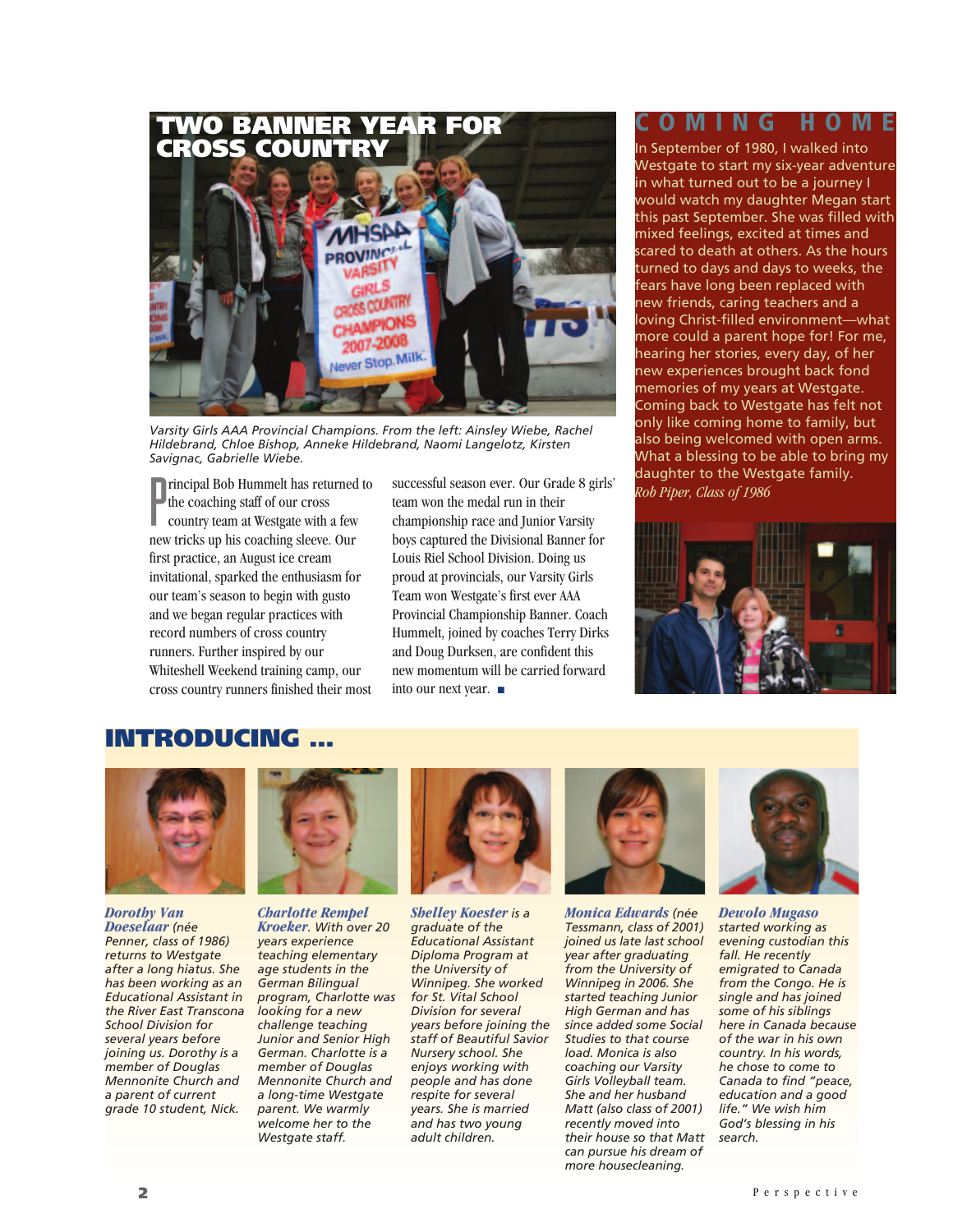## **A TRADITION BEGINS**

n a sunny Wednesday afternoon at<br>end of August, Westgate's 2nd Annu<br>63 golfers met for a quick lunch and a n a sunny Wednesday afternoon at the end of August, Westgate's 2nd Annual Golf tournament found a new home. leisurely 18 holes at Southside Golf course, just outside of Winnipeg. The weather cooperated and allowed even the less experienced golfers to enjoy good company and an occasional shot on target. Following the round, we were treated to an excellent buffet, courtesy of the cooks at Southside.

We would like to thank the many prize donors, who allowed every golfer to go home with something extra in their golf bag. Also, thanks to our Golf Tournament committee chair, Derek Loewen, for his leadership and planning of this event. Finally, a special thank you to the following hole sponsors and donors who helped make the event a great success:

Rudy's Auto Service Edward Jones Team Insurance Security Decorating Eastside Self Storage Gondola Pizza Crosstown Civic Credit Union Merlyn Self Storage Winnipeg Building and Decorating Stefan Homes Winter's Collision Centre

Be sure to mark August 27, 2008, on your calendars to attend the 3rd Annual Westgate Golf Tournament, at Southside Golf Course. ■



**EVAN KETTLER** *(grade 9, at centre in photo) was selected to attend the 2007 on-snow training camp at Farnham Glacier this past September. This is a remote, high altitude training centre located approximately 60 km southwest of Radium, BC. The camp included seven days of skiing, and performance enhancement activities such as nutrition, sport psychology, video analysis, dryland training and team building.*



# "Look what came in the mail!"

These words began an interesting turn<br>of events in the Westgate office late<br>this summer. A used book purchase of events in the Westgate office late this summer. A used book purchase in Vancouver led to the discovery of a 1973 Westgate Mennonite Collegiate Graduation certificate. A kind consumer sent it back to the school, in hopes of returning the diploma to its rightful owner. As it turned out, Nathan Enns had recently moved away from Vancouver and in cleaning out his bookshelves, had also given away his high school diploma, tucked neatly between the pages of one of his books. Here's his story:

"What a surprise it was to get an e-mail message from a Karl Langelotz asking if I was the Nathan Enns that graduated from Westgate Mennonite Collegiate in 1973, explaining that some kind soul had found my graduation diploma in a used book, and thought that it would be of value to the owner, and then actually took the time to contact the school and return it.

I was happy to say that indeed I was! And within one week, I received my missing diploma.

This action brought back many memories for me of my years spent at Westgate (grades 9 through 12), all of them positive. The friendships made during these years have endured the test of time, and even though our graduating class is spread all over Canada, we still stay in touch and have, as recently as two summers ago, gotten together for a reunion.

I moved from Winnipeg in 1979, after receiving a degree in Fine Arts from University of Manitoba (thanks in no



small part to the efforts of our high school art teacher Mr. Gerry Loewen). I attended a graduate program in Film & Television Studies at UBC in Vancouver, whereupon I worked for 10 years with the CBC producing documentary films. It was in Vancouver that I raised my family, two children, Matthew and Sara.

Nothing stays the same forever and 10 years ago I started a new career in residential strata property management. It has been a good fit (I joke that I am enjoying it because I come from a family of politicians!) and I have just recently been offered a position as General Manager with Colliers International which has meant a relocation to Victoria.

It must have been during one of these moves that my diploma ended up in a book (a favourite practice of mine with cards and clippings!).

That someone would take the time and effort to return a high school diploma is indeed a testament to the better nature in all of us!" ■ *Nathan Enns*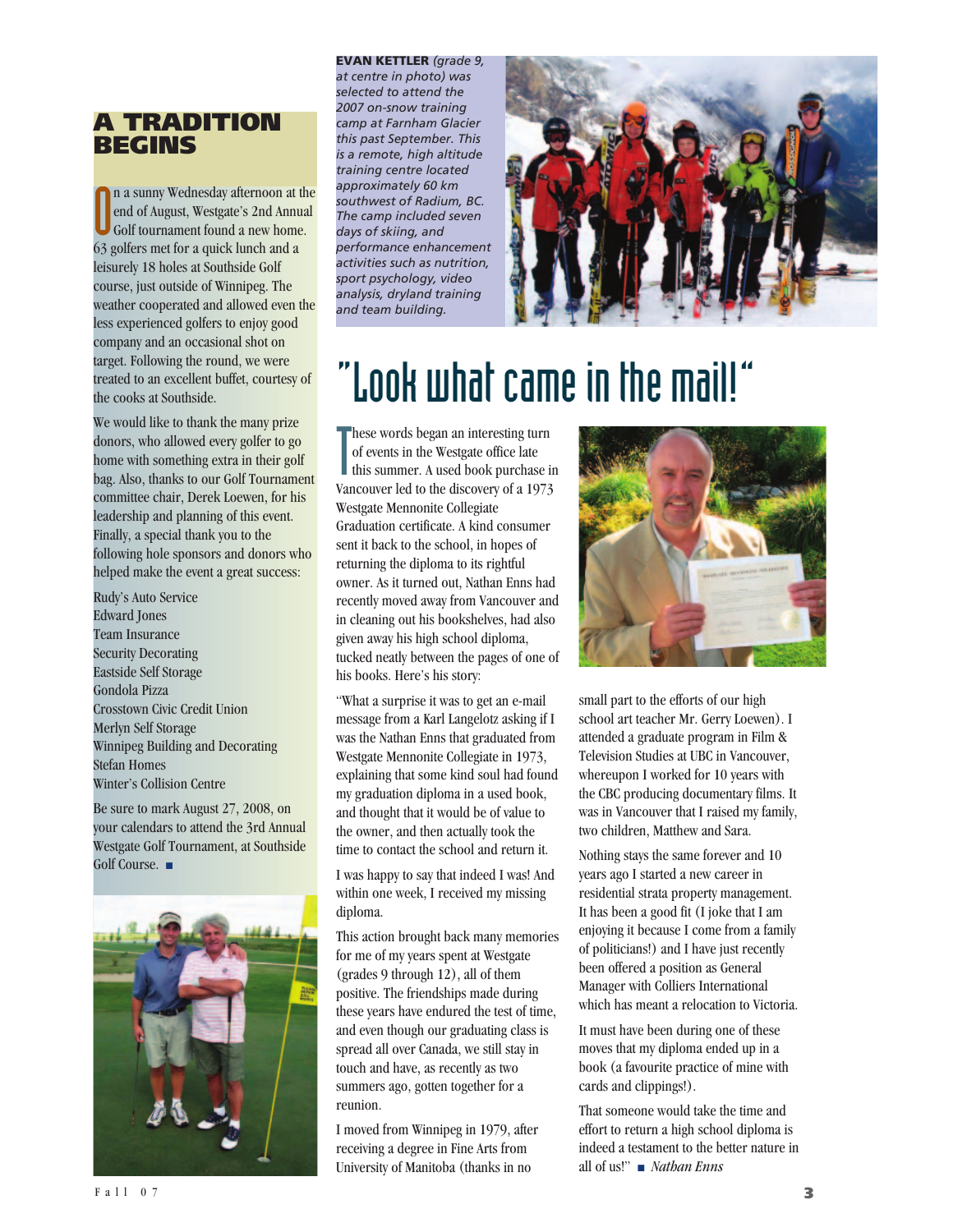

**THE MARSH AND MOUNTAIN CLUB** *enjoyed fine autumn weather on their hike of the Black Wolf Trail in Hecla Island Provincial Park this fall. We are hopeful that snow and weather conditions will allow for the club to follow through on plans to go winter camping—building and sleeping in quinzees in the Whiteshell wilderness in February. And we are really excited that our Alternative Education week in June will again see the club on a hiking trip in the Canadian Rockies around Kananaskis Country in Alberta. The Westgate Marsh and Mountain Club, now in its 24th year is open to any interested students in grades 10 to 12.*

### **AND SCHOLARSHIPS JUNE 28, 2007**

*Academic Awards –* 97 Juniors and 83 Seniors received honour roll certificates (80% average or higher)

*Christian Investors in Education –* Emmanuel Allieu

#### *Anna Sudermann Scholarship –* Brock Peters

*Sara Albrecht Memorial Award –* Christina Janzen

#### *German Canadian Business and Professional Association Scholarship –*

Rebecca Klassen-Wiebe Nicole Wiens Thomas Aitken Naomi Langelotz Rebekah Koop Stephanie Rempel Jonah Langelotz Erin Lawlor-Forysth

*Al Klassen Science Scholarship –*  Gabrielle Wiebe

*Abram Klassen Memorial Trust Fund Bursary –* Paul Hildebrand

*Abe Klassen-Hildebrand Memorial Trust Fund Scholarship –*  Naomi Langelotz

*Anna Dyck Memorial Scholarship –* Stephanie Rempel

*Rev. & Mrs. H. Becker Memorial Scholarship –* Daniel Elias

*Heinrich Heese Scholarship –*  Chloë Bishop

K*arl Fast Scholarship Award –*  Bryan Kroeker

*Mennonite Foundation of Canada Spirit of Generosity Award –*  Bridgette Elias

*Frank Klassen Memorial Scholarship –* Philip Daniels, Karin Ens

*Dr. Roy Vogt Memorial Scholarship –* Sam Heinrichs

*Nikki Redekop Memorial Scholarship –* Josh Ewert

*Henning/Loewen Scholarship –*  Melanie Kampen

*Kimberly Dawn Gusto Memorial Award –* Kyle Wiebe

*William Loewen Scholarship –*  Heather Peters

*Kirstin Joy Siemens Memorial Scholarship* John Klassen

*Chown Centennial Scholarship –*  Michael Montess

*Highest academic standing in Junior High –* Rebecca Klassen-Wiebe

*Highest academic standing in Senior High –* Bryan Kroeker

*Governor General Award –*  Josh Ewert

# THANK YOU



We would like to thank Otto Klassen, self-taught independent professional cameraman and film producer, for the donation of copies of his work to the Westgate Library. Mr. Klassen has produced over 50 films in at least four languages during his career including such titles as: "The Great Trek 1939- 1945," "Prairie Pioneers: The Mennonites of Manitoba" and "Remembering Russia 1914-1927" series. Mr. Klassen's donation is much appreciated by the Mennonite History department and we are looking forward to using these resources in class.

Recently, Mr. Klassen was recognized with an honorary degree from the University of Winnipeg for his lifelong contributions to the "… annals of Mennonite history as a successful and internationally respected documentary filmmaker. Through more than 50 documentaries, Klassen has made the life stories and history of Mennonites in Canada and around the world accessible to a wide audience." (Winnipeg Free Press, Oct. 18, 2007)

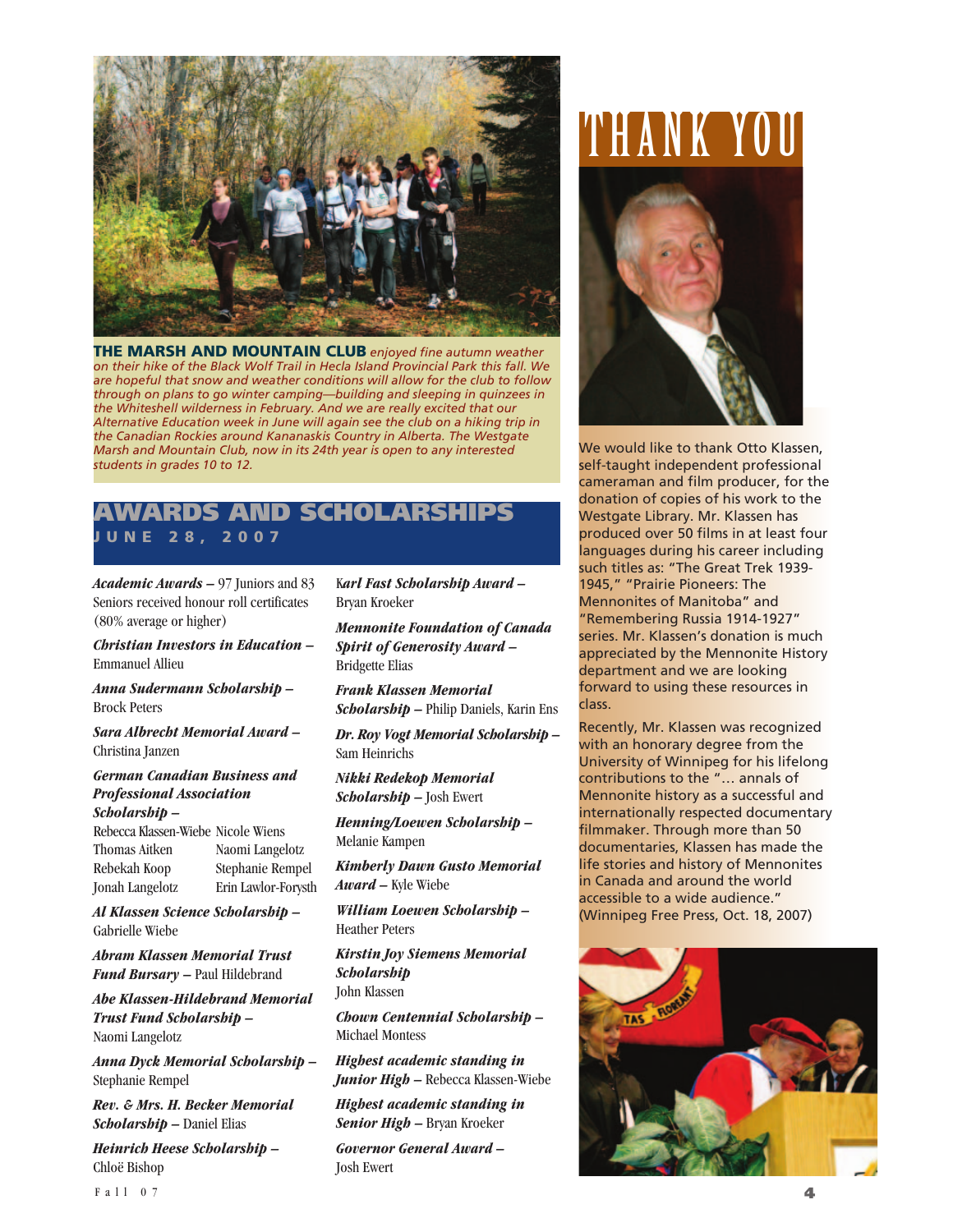

*A fountain at Versailles.*

# Tiest time I saw **EUROPEAN**

O ne of the European Study Tour highlights for me was the castle at Versailles. We arrived in the morning and toured the castle and surrounding gardens till mid afternoon. It was amazing to walk through the castle and marvel at the architecture and art. The gardens were spectacular, with classical music in the background and the sun beaming down—a picture-perfect setting. The maze of bushes that you can wander through must have taken years to create. We rented bikes to travel through the miles of gardens. If there was one place I would visit again, Versailles would be it! *Paul Klassen*

 $\frac{1}{2}$ n the middle of exam week last year, most people were writing exams … except for a group of 31 students and five chaperones who were boarding a plane to Paris! On the tour, we saw a lot of different cities, but my favourite



definitely was Paris. As soon as we arrived, we started sightseeing. That first day, we saw the Notre Dame Cathedral, filled with beautiful stained glass windows. That same night we went on a boat cruise down the Seine River. When we passed by the Eiffel Tower, it was covered in lights that sparkled and flickered. It looked absolutely amazing!

For me, the Eiffel Tower was a major highlight of my trip. When we went to the top, it was very surreal—the view was breathtaking! We took the elevator up and I chose to take the stairs down. That was really neat because the descent lasted longer, and with each step you could look out around you at the city of Paris.

We also climbed to the top of the Arc de Triomphe, toured the Louvre, shopped on the Champs Elysées, and experienced a Paris flea market. For the final afternoon, we were given options of other sites we could visit. A group of us went to Sacré-Coeur (which was beautiful), the Moulin Rouge, and after that quickly toured the Centre Pompidou (a museum of modern art). But after three busy days in Paris, we had to move on to all the many other amazing places that we would see.

I loved the European Study Tour. The memories I made on that trip will stick with me forever, and I feel very fortunate to have experienced it with such a wonderful group of students and chaperones. If I was given the chance to do it again, I would do it in a heartbeat. *Kaeleigh Carrick* ■

#### **CONGRATULATIONS MS. HOW!**



**On October 20, 2007, Jennifer How (pictured with her parents) was inducted into the Manitoba Basketball Hall of Fame for her part as Manager with one of the winningest basketball teams in North American history. The 1993-95 University of Winnipeg Lady Wesmen teams were inducted for their part in dominating their competition over a number of seasons, winning 88 straight games.** 



On October 16, Westgate Mennonite Collegiate celebrated the dedication of a new six-foot Petrof grand piano, donated by former student Charles Lage. Mr. Lage is the founder of A Joyful Noise School of Music, a virtual music school that seeks to provide free instruments and instruction to those challenged with brain disorders, brain damage, physical handicaps and poverty.

Charles Lage says, "Music can be your greatest asset …. I hope that this piano brings forth all that God wants for all of you. Every life that plays, hears, hears of, or to whom the piano is dedicated (Peony Wolf), all who are in contact with this piano, your lives will be changed and enriched for the better. All that you seek from life will come to you if you give and seek nothing in return." Westgate can't thank Mr. Lage enough for this most generous donation. ■